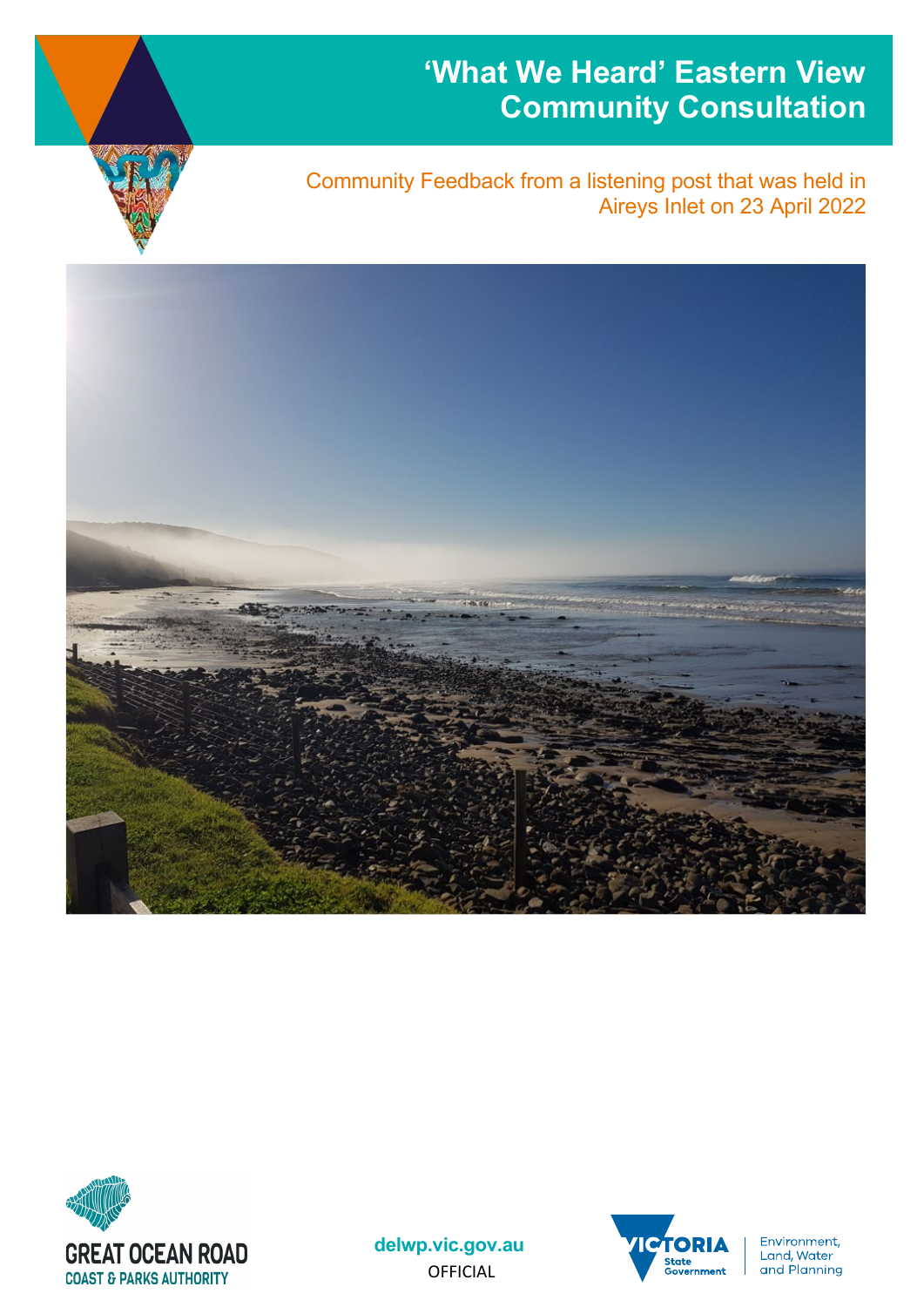

**Participants were asked to comment on short and long-term adaptation options aimed to mitigate the impact coastal hazards at Eastern View. Four adaptation options were presented, and respondents commented on the effectiveness of each option. The open house was hosted by staff from the Department of Environment, Land, Water and Planning (DELWP) and the Great Ocean Road Coast and Parks Authority (GORCAPA).**

# **This is what we heard:**

There was understanding of the environmental pressures facing Eastern View and the risk to open coastlines in the area. Some of the issues identified by participants included sea level rise, climate change and erosion of the foreshore which has resulted in the narrowing of the beach. Participants indicated the site was highly valued for recreational activities by local residents who have developed a strong connection with the area over the last 30 years. Retreat of the Great Ocean Road and improved dune management received the strongest support while a rock revetment had the least support. Geo-rock bags as a temporary option was deemed an appropriate action while long-term planning was being been developed.

Four options were presented on the day outlining different actions informed by the *Marine and Coastal Policy 2020*. The following is the feedback received for each option.

#### Sand Renourishment

It was noted by several local residents that erosion in the area has significantly increased over the past 30 years. There was acknowledgement that natural coastal processes would be respected if the sand nourishment was implemented however participants identified that this option was a short-term measure due to ongoing costs and the limited ability to reduce long-term erosion. Some respondents were concerned that the sand would be washed away and ineffective after a storm or large tide.

Overall, sand renourishment did not receive strong support.

**"I have seen significant variation along Eastern View particularly over the last 10 years and some days the whole beach is covered while a few days later all the sand is completely gone."** 

#### Dune Management

This option received the most support. The natural appeal of this option was a main reason cited by supporters. It was noted that dune management had previously been successful in many areas around the world and provided co-benefits such as improved biodiversity values and stabilising the dune system. The greatest barriers identified to implement dune management was ineffective signage, fencing and education about keeping off the dunes.

# **"Some of the dune systems in the local area have even returned. If combined with adequate fencing, signage and education this could be a really effective option."**

#### Managed Retreat

While not an option presented, managed retreat of the Great Ocean Road was mentioned as an additional option to be considered. Participants did not provide detail of where the road should be relocated to however identified that climate change would have increasingly harmful impacts to all aspects of the coastline. A common question asked was 'What was the most important thing we are protecting – the coastline or the Great Ocean Road?'

Other participants suggested that the Great Ocean Road could be raised in height to accommodate any future sea level rise.

# **"For me, this is about what we value. Are we trying to protect the Great Ocean Road or the natural environment on which the road exists?"**

**"Relocation of the road would be extremely costly, disruptive and would significantly impact the community during peak busy times."**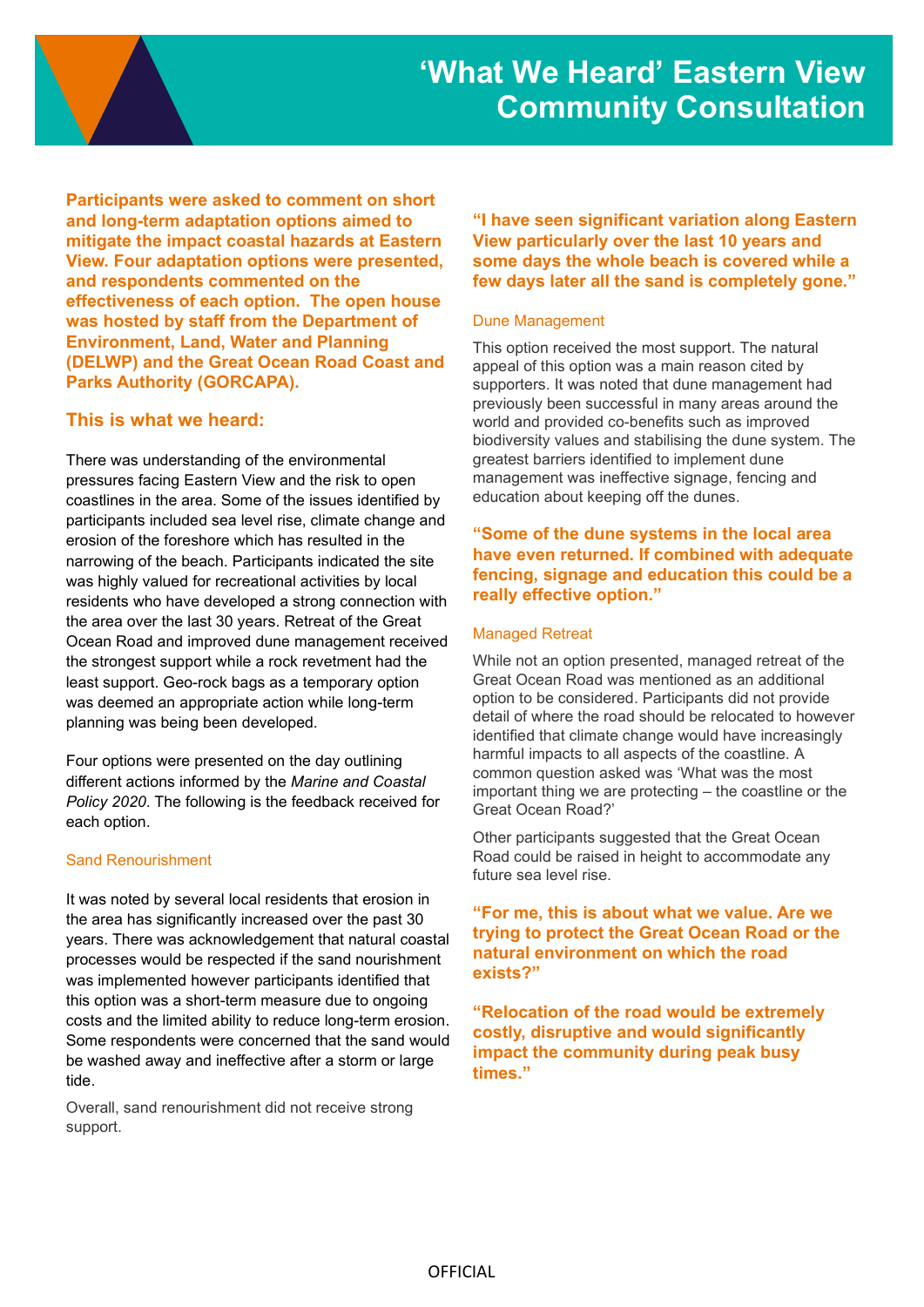# **'What We Heard' Eastern View Community Consultation**



# Temporary Geo-Rock Bags

The majority of respondents supported this option as an interim measure to protect critical infrastructure including power poles, car parks and beach access. Some participants noted that the geo-rock bags do not look natural and would appreciate further consultation prior to construction. The biggest concern expressed was the unknown length of time that they would exist to protect public infrastructure.

# **"Rock bags seem to be an appropriate measure, but how long will they be there for?"**

# **"While designed to be temporary, the rock bags are unsightly and do not look natural."**

#### **Engineered Revetment or Seawall**

There was general consensus among participants that this option would be effective, provide long-term protection, however the natural environment is likely to be negatively impacted in the process through end scouring processes elsewhere. A revetment or seawall would also significantly impact amenity and the natural beauty of Eastern View and this was highlighted as a concern by participants.

An engineered revetment or seawall received limited support.

**"This would significantly impact the beach appearance and amenities and safety view of life savers to the river outlet. It would be devastating to lose the beach."**

**"Sea walls and physical armouring has been used in a number of locations recently and seem to be effective and aesthetically pleasing if it has a natural look."**

#### **Other Comments**

A majority of participants also provided additional comments which included the following:

- Respecting natural processes
- Alternative adaptation options as seen in other countries such as tunnels or bridges
- Improved education concerning protecting and maintaining the existing dune system
- Maintaining the existing environmental and recreational values of the area and avoiding hard infrastructure
- Further consultation with community particularly around long-term hard infrastructure or managed retreat.



#### **Next Steps (TBC)**

DELWP and Great Ocean Road and Coastal Parks Authority thanks the participants who provided valuable feedback which will be used into future planning decisions. The community will be informed about what short-term protection works will be undertaken.